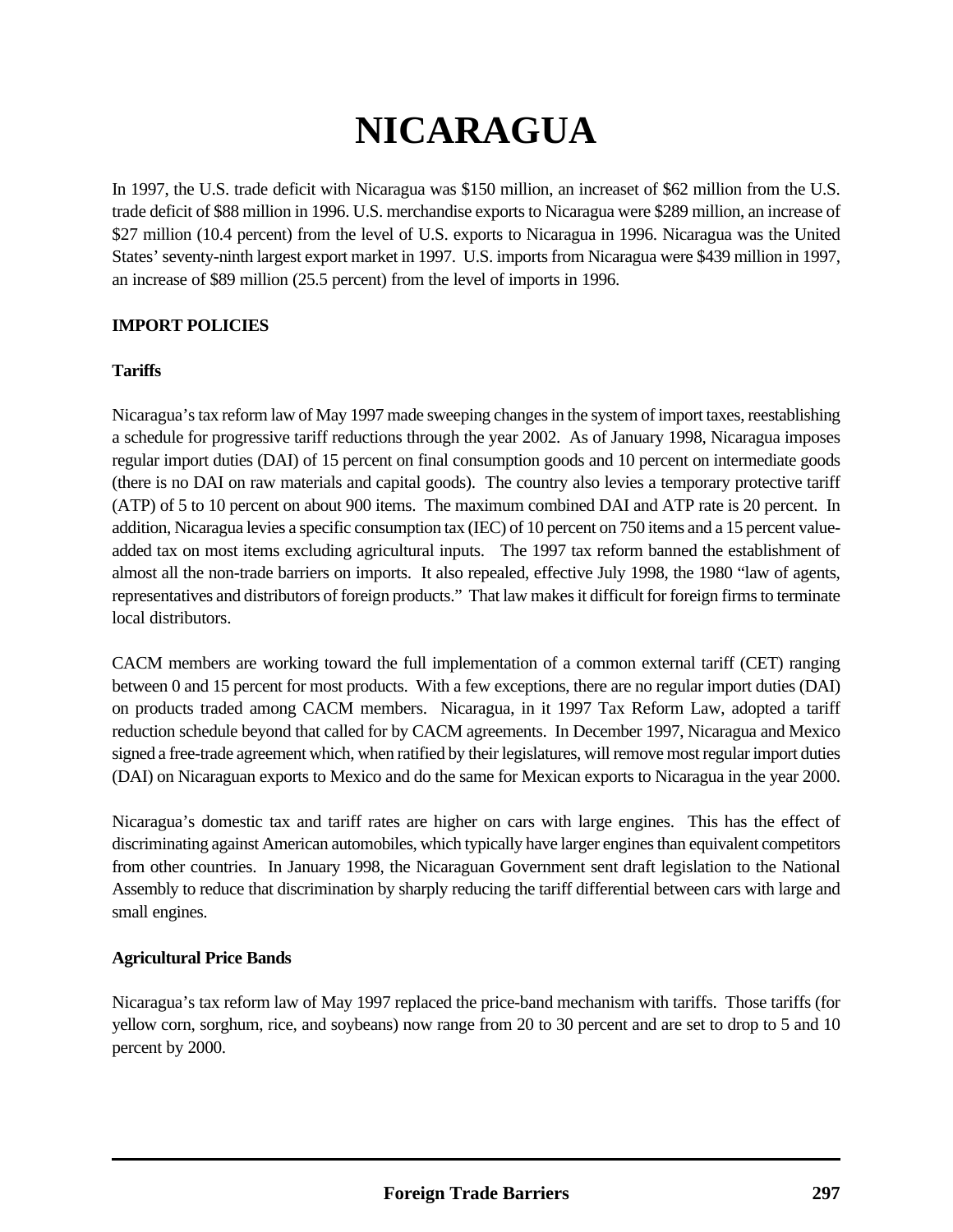# **Nicaragua**

# **GOVERNMENT PROCUREMENT**

The 1981 Law of Administrative Contracting by the State, Decentralized/Autonomous Agencies, and Municipalities sets out clear guidelines for government procurement. However, in practice, many government agencies and parastatals engage in direct purchasing outside of the legal framework.

# **LACK OF INTELLECTUAL PROPERTY PROTECTION**

#### **Bilateral Agreement**

On January 7, 1998 Nicaragua signed a Bilateral Intellectual Property Rights Agreement with the United States -- the first such agreement in Central America and only the fourth in the hemisphere. The agreement, which had been under negotiation for four years, covers copyrights, patents, trademarks, semiconductor layout designs, encrypted program-carrying satellite signals, trade secrets, and industrial designs. The agreement addresses criminal and civil penalties for infractions and provides a level of protection which exceeds commitments in the WTO Agreement on Trade-Related Aspects of Intellectual Property Rights (TRIPS). The agreement, which must be approved by the National Assembly, calls for full implementation by mid-1999.

# **Copyrights**

Piracy of video recordings, unauthorized video and sound recordings, broadcast theft, and piracy of U.S. satellite signals by the local cable television operators are widespread. The current law, which dates from 1904, does not explicitly protect computer software, which contributes to endemic piracy of these products. A draft copyright law languished in the previous National Assembly. A report prepared by the International Intellectual Property Alliance estimated that losses in Nicaragua due to copyright infringements cost U.S. firms \$5.4 million annually.

# **Patents**

The current patent law, which dates to 1899, fails to meet international standards for term of protection and for subject matter subject to patentability. Patent protection is limited to short patent terms (10 years). In 1996, the National Assembly ratified the Paris Convention for the Protection of Industrial Property. In April 1997, Nicaragua approved the technical part of the Central American Convention in Industrial Property (inventions and industrial design). However this is not yet in force, pending approval by other countries. New patent legislation is under consideration, but its prospects for passage are uncertain.

# **Trademarks**

Nicaragua's trademark law currently provides inadequate protection for trademarks, especially well-known marks. However, in November 1994, the Central American Convention for the Protection of Industrial Property, of which Nicaragua is a signatory, was revised. The Convention has been signed by the Nicaraguan executive branch, but has not yet been ratified by the National Assembly. The Convention is intended to ensure compatibility with the Paris Convention and Uruguay Round TRIPs provisions.